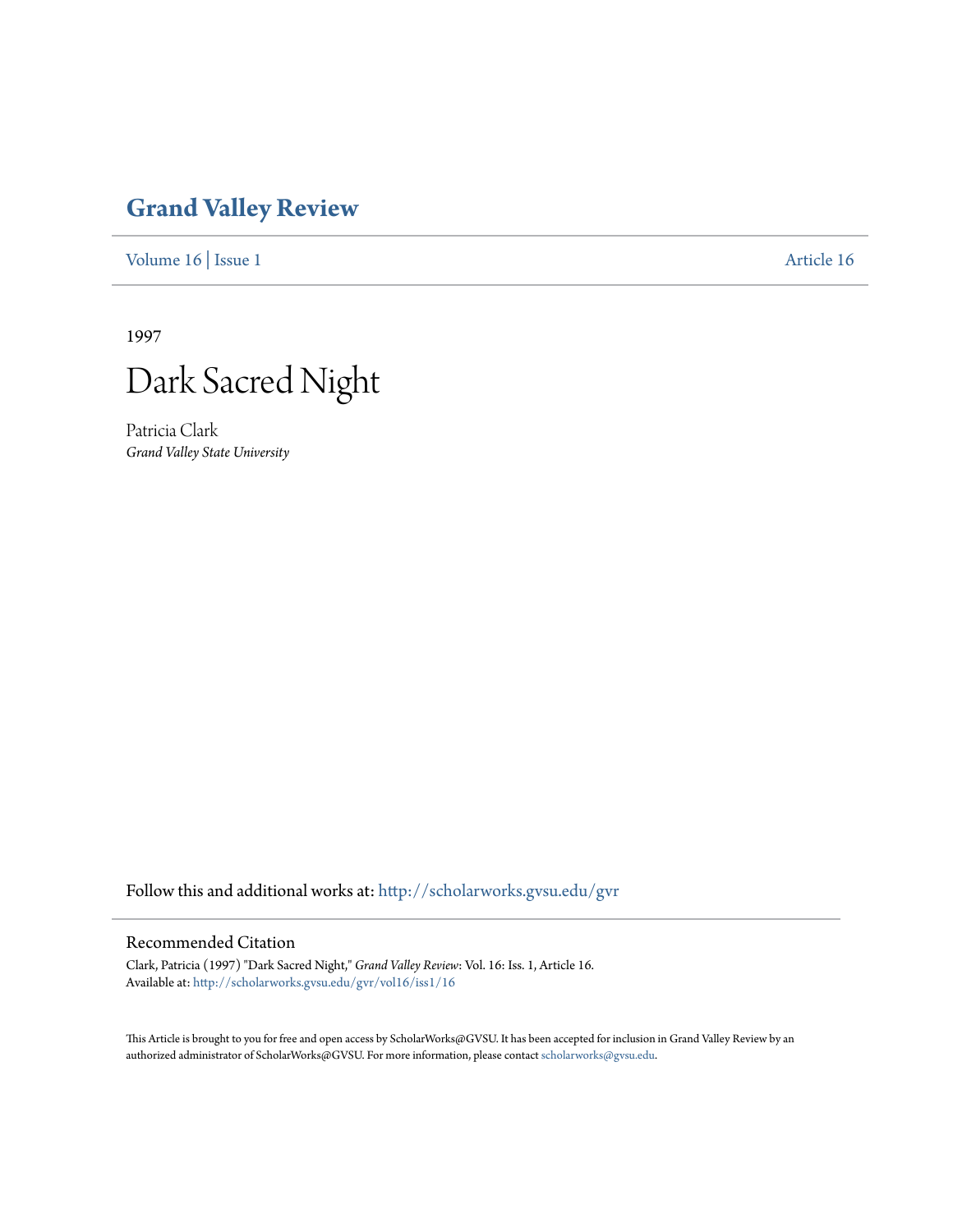## **DARK SACRED NIGHT**

## *Patricia Clark*

I. A handful of flung stones, the way years ago we stood on a beach north of Bellingham and pitched them in, to light up the noctiluca. So the dippers hang over Yellow Springs, lit up, empty, but poised to collect the night's dark dregs. And exiled to smoke, outside, I mull night sounds and treeshapes, the boys reaching into the catalpa earlier in the day for the long pods to use as bait. If they'd asked, I would have gone along, I think, content to sit on the bank and watch--"They're the best bait ever!" Catalpa, catfish, green slender pods pulled out of a tree and dangled, dipped into a muddy slow-moving stream.

II. Music in a stream, then the stage gone black after the song concludes, guitars handed around, traded for others. Spotlights then, two, and a twirling flair of color--green, red, yellow, blue- as the Indigo Girls belt out a tune for the century's end, the crowd bobbing along. Two high school girls, one blond, one dark, stood up and danced in their seats in front of us, until one grew braver and moved into the aisle to find more freedom. They were friends with identical haircuts, and high school returned to me with a rush, the strange longings flooding a body in motion, how it seemed, at times, that skin would burst. They danced on the threshold of their lives, and I thought I could see how they worried over what others thought. A sudden wish, then, washed over me with the notes, and I wanted them to find